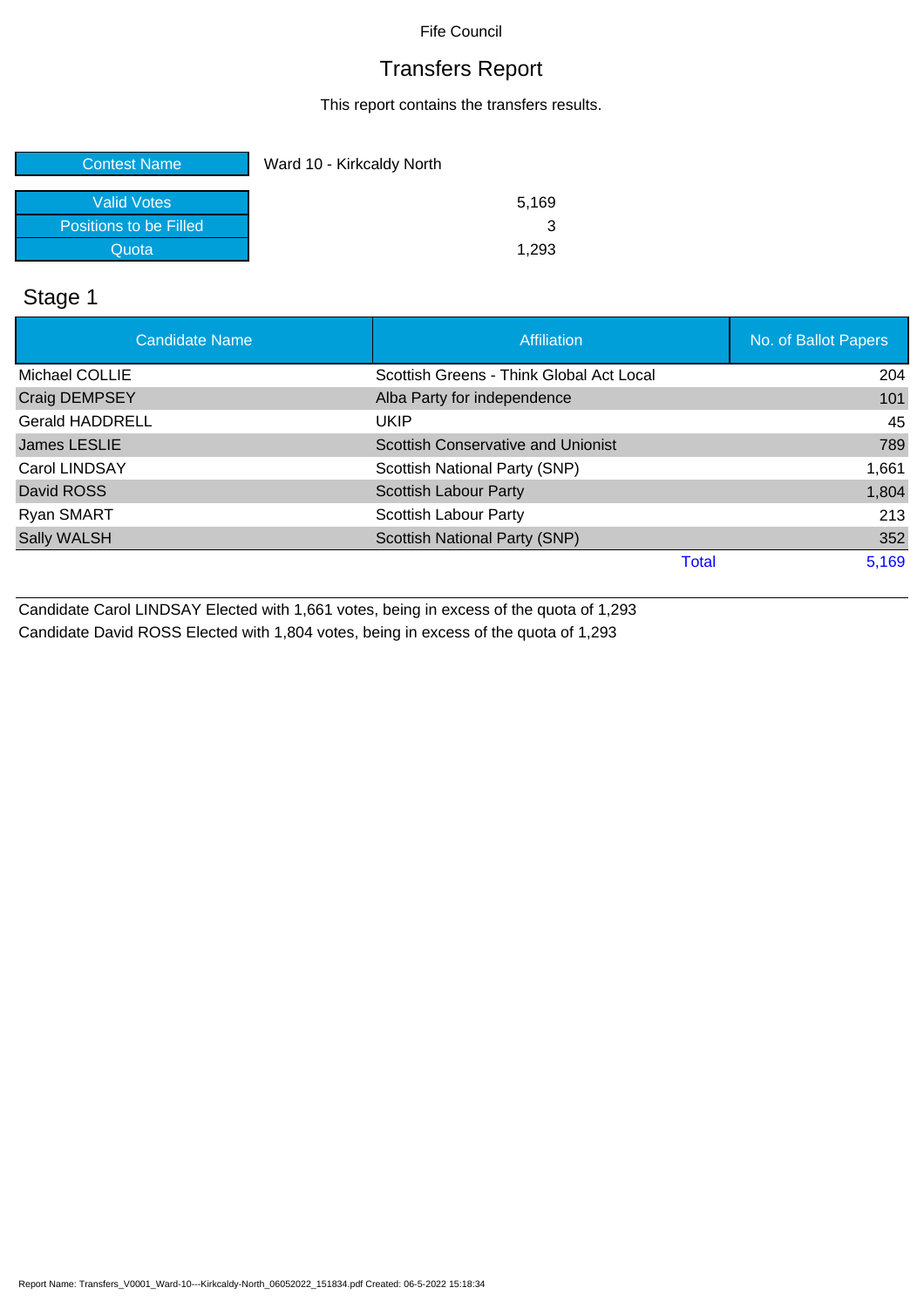# Transfers Report

This report contains the transfers results.

## Stage 2 - Surplus of David ROSS 511.00000

| Action                             | No. of Ballot<br><b>Papers</b> | <b>Transfer Value</b> | <b>Votes Transferred</b> |
|------------------------------------|--------------------------------|-----------------------|--------------------------|
| <b>Transfer to Michael COLLIE</b>  | 30                             | 0.28325               | 8.49750                  |
| <b>Transfer to Gerald HADDRELL</b> | $\overline{4}$                 | 0.28325               | 1.13300                  |
| Transfer to James LESLIE           | 83                             | 0.28325               | 23.50975                 |
| Transfer to Ryan SMART             | 1,512                          | 0.28325               | 428.27400                |
| Transfer to Sally WALSH            | 29                             | 0.28325               | 8.21425                  |
|                                    |                                |                       |                          |
| No further preference              | 143                            | 0.28325               | 40.50475                 |
| Not transferred due to rounding    |                                |                       | 0.01700                  |
|                                    | <b>Total</b>                   |                       | 511.00000                |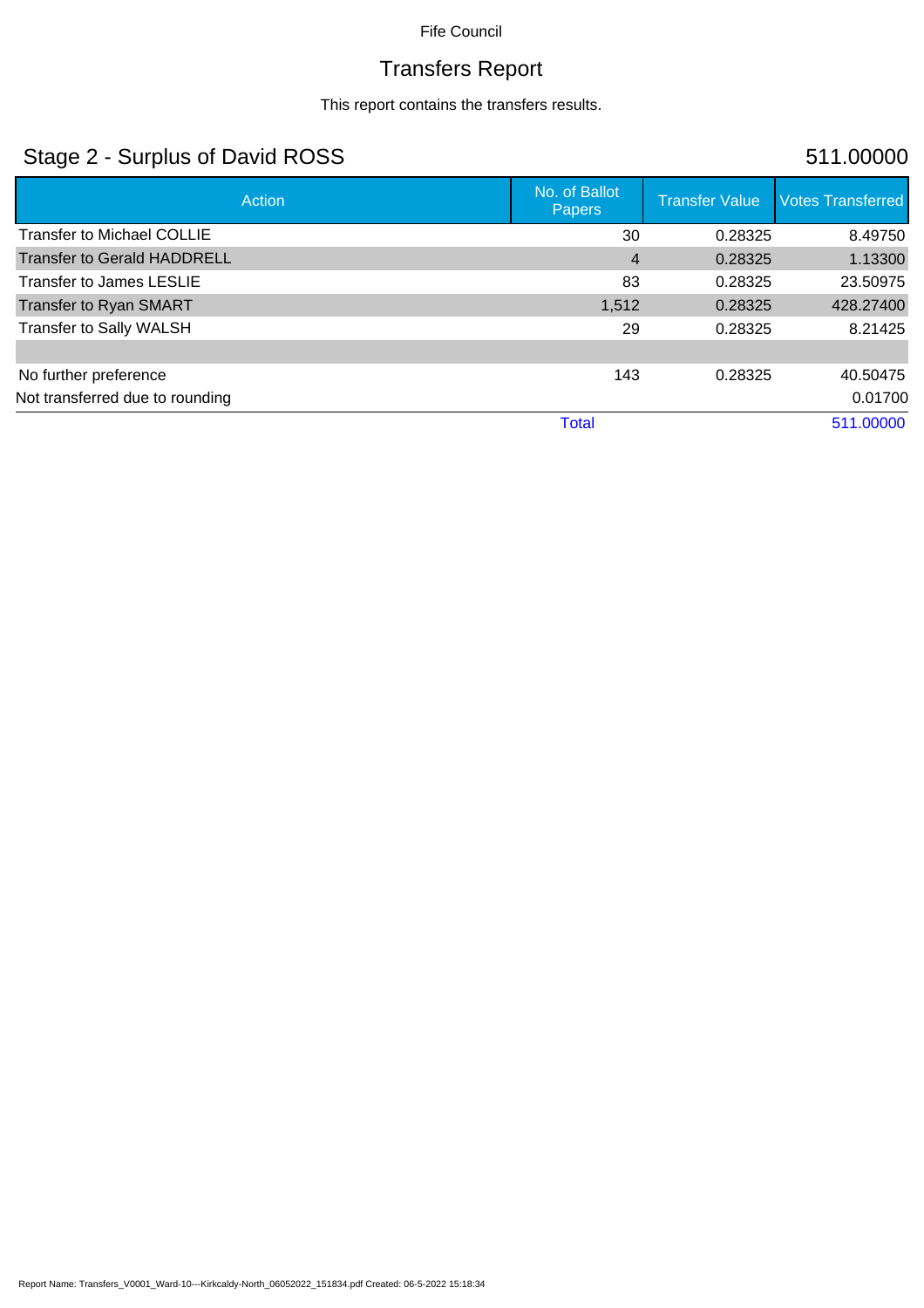# Transfers Report

This report contains the transfers results.

## Stage 3 - Surplus of Carol LINDSAY 368.00000

| Action                            | No. of Ballot<br><b>Papers</b> | <b>Transfer Value</b> | <b>Votes Transferred</b> |
|-----------------------------------|--------------------------------|-----------------------|--------------------------|
| <b>Transfer to Michael COLLIE</b> | 65                             | 0.22155               | 14.40075                 |
| <b>Transfer to Craig DEMPSEY</b>  | 31                             | 0.22155               | 6.86805                  |
| <b>Transfer to James LESLIE</b>   | 6                              | 0.22155               | 1.32930                  |
| <b>Transfer to Ryan SMART</b>     | 50                             | 0.22155               | 11.07750                 |
| Transfer to Sally WALSH           | 1,398                          | 0.22155               | 309.72690                |
|                                   |                                |                       |                          |
| No further preference             | 109                            | 0.22155               | 24.14895                 |
| Not transferred due to rounding   |                                |                       | 0.00545                  |
|                                   | <b>Total</b>                   |                       | 368.00000                |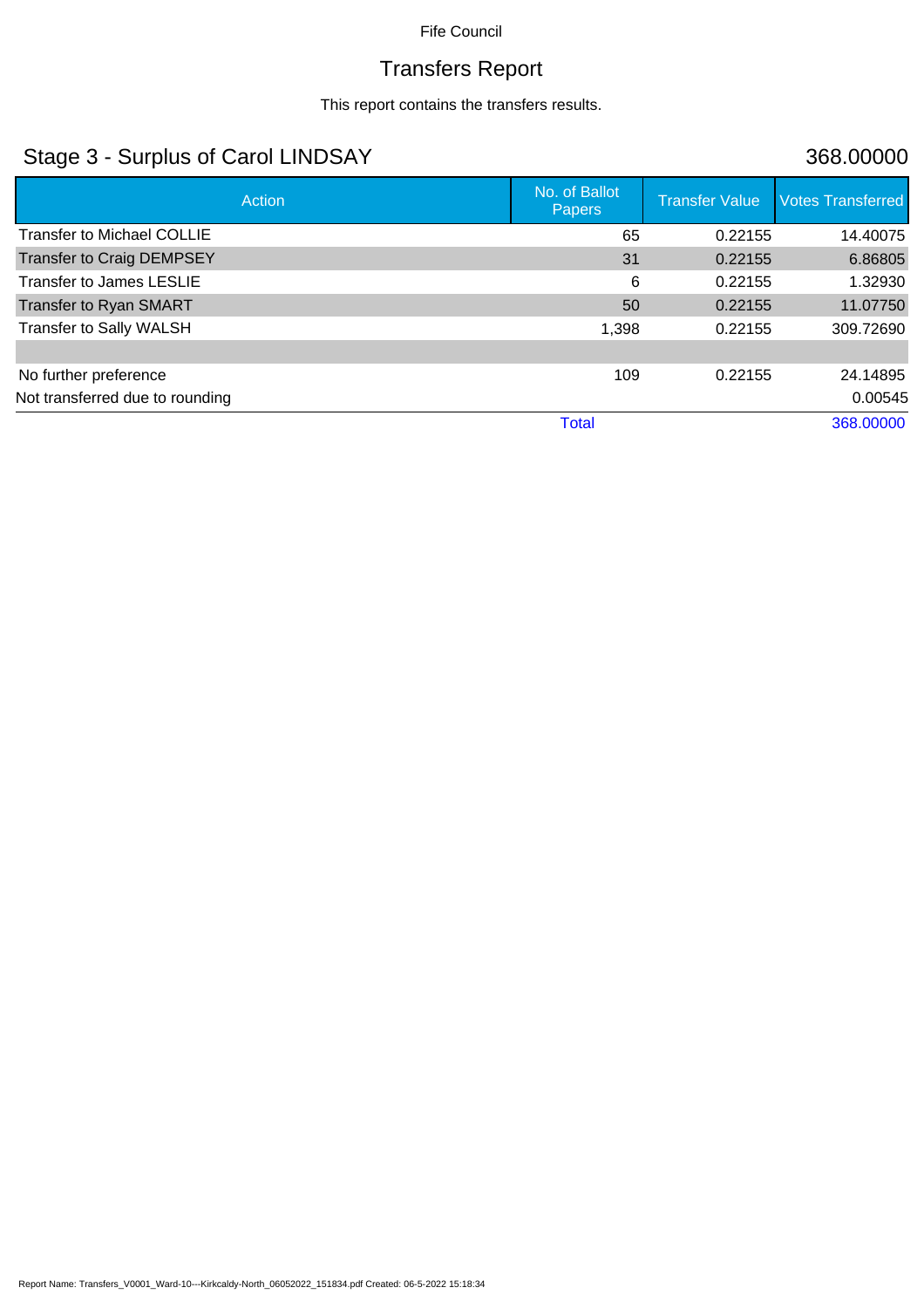# Transfers Report

This report contains the transfers results.

# Stage 4 - Exclusion of Gerald HADDRELL 46.57610

| <b>Action</b>                     | No. of Ballot<br><b>Papers</b> | <b>Transfer Value</b> | <b>Votes Transferred</b> |
|-----------------------------------|--------------------------------|-----------------------|--------------------------|
| <b>Transfer to Michael COLLIE</b> | 4                              | 1.00000               | 4.00000                  |
| <b>Transfer to Craig DEMPSEY</b>  | 3                              | 1.00000               | 3.00000                  |
| <b>Transfer to James LESLIE</b>   | 15                             | 1.00000               | 15.00000                 |
| <b>Transfer to Ryan SMART</b>     | 8                              | 1.00000               | 8.00000                  |
| Transfer to Sally WALSH           | 3                              | 1.00000               | 3.00000                  |
| <b>Transfer to Michael COLLIE</b> |                                | 0.28325               | 0.28325                  |
| <b>Transfer to Craig DEMPSEY</b>  |                                | 0.28325               | 0.28325                  |
| <b>Transfer to Ryan SMART</b>     | 2                              | 0.28325               | 0.56650                  |
| Transfer to Ryan SMART            |                                | 0.22155               | 0.22155                  |
|                                   |                                |                       |                          |
| No further preference             | 12                             | 1.00000               | 12.00000                 |
| No further preference             |                                | 0.22155               | 0.22155                  |
| Not transferred due to rounding   |                                |                       | 0.00000                  |
|                                   | <b>Total</b>                   |                       | 46.57610                 |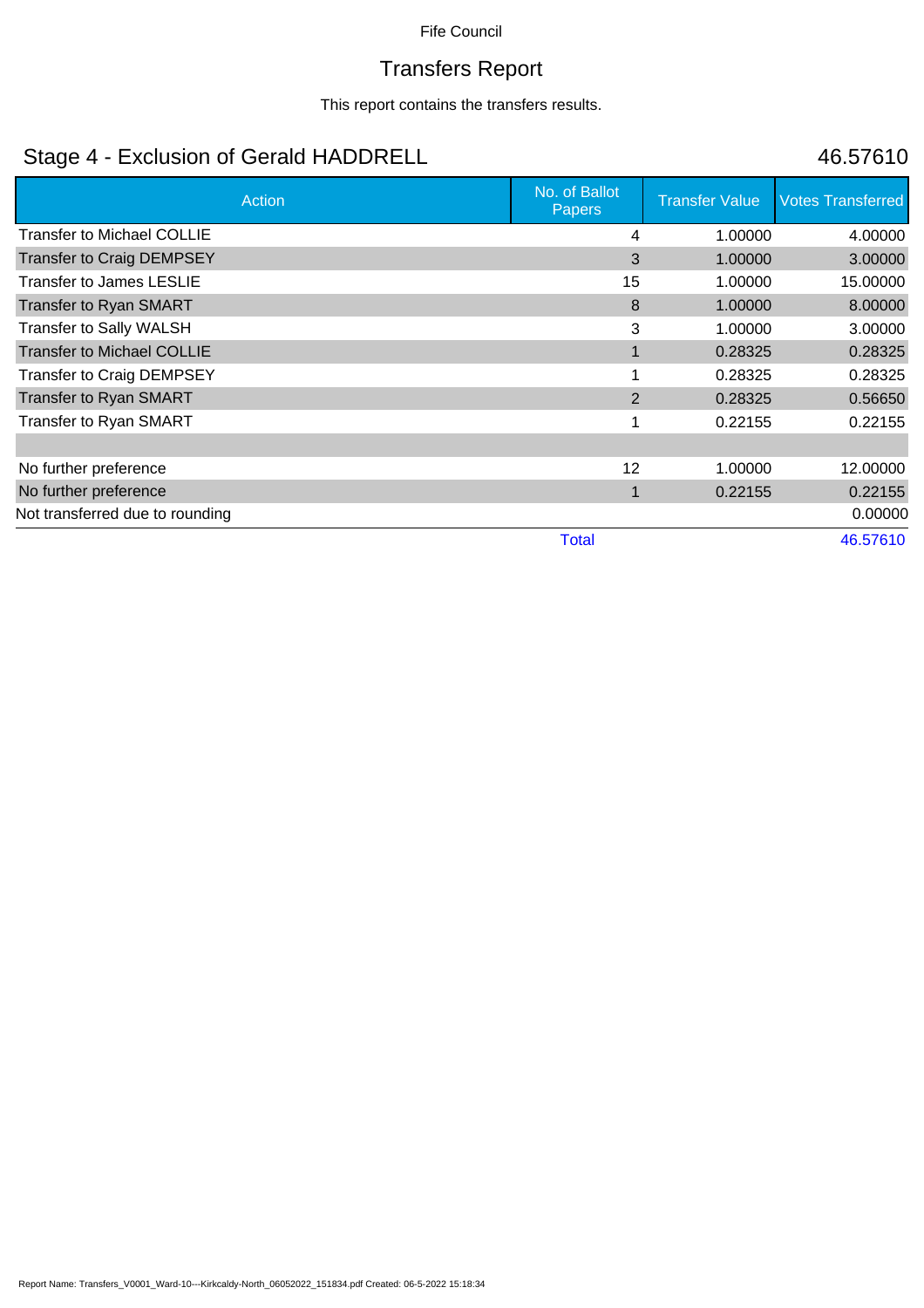# Transfers Report

This report contains the transfers results.

## Stage 5 - Exclusion of Craig DEMPSEY 112.00105

| Action                            | No. of Ballot<br><b>Papers</b> | <b>Transfer Value</b> | <b>Votes Transferred</b> |
|-----------------------------------|--------------------------------|-----------------------|--------------------------|
| <b>Transfer to Michael COLLIE</b> | 22                             | 1.00000               | 22.00000                 |
| <b>Transfer to James LESLIE</b>   | 10                             | 1.00000               | 10.00000                 |
| Transfer to Ryan SMART            | 11                             | 1.00000               | 11.00000                 |
| <b>Transfer to Sally WALSH</b>    | 34                             | 1.00000               | 34.00000                 |
| Transfer to Ryan SMART            |                                | 0.28325               | 0.28325                  |
| <b>Transfer to Michael COLLIE</b> | $\overline{4}$                 | 0.22155               | 0.88620                  |
| Transfer to Ryan SMART            |                                | 0.22155               | 0.22155                  |
| <b>Transfer to Sally WALSH</b>    | 15                             | 0.22155               | 3.32325                  |
|                                   |                                |                       |                          |
| No further preference             | 27                             | 1.00000               | 27.00000                 |
| No further preference             | 3                              | 0.28325               | 0.84975                  |
| No further preference             | 11                             | 0.22155               | 2.43705                  |
| Not transferred due to rounding   |                                |                       | 0.00000                  |
|                                   | <b>Total</b>                   |                       | 112.00105                |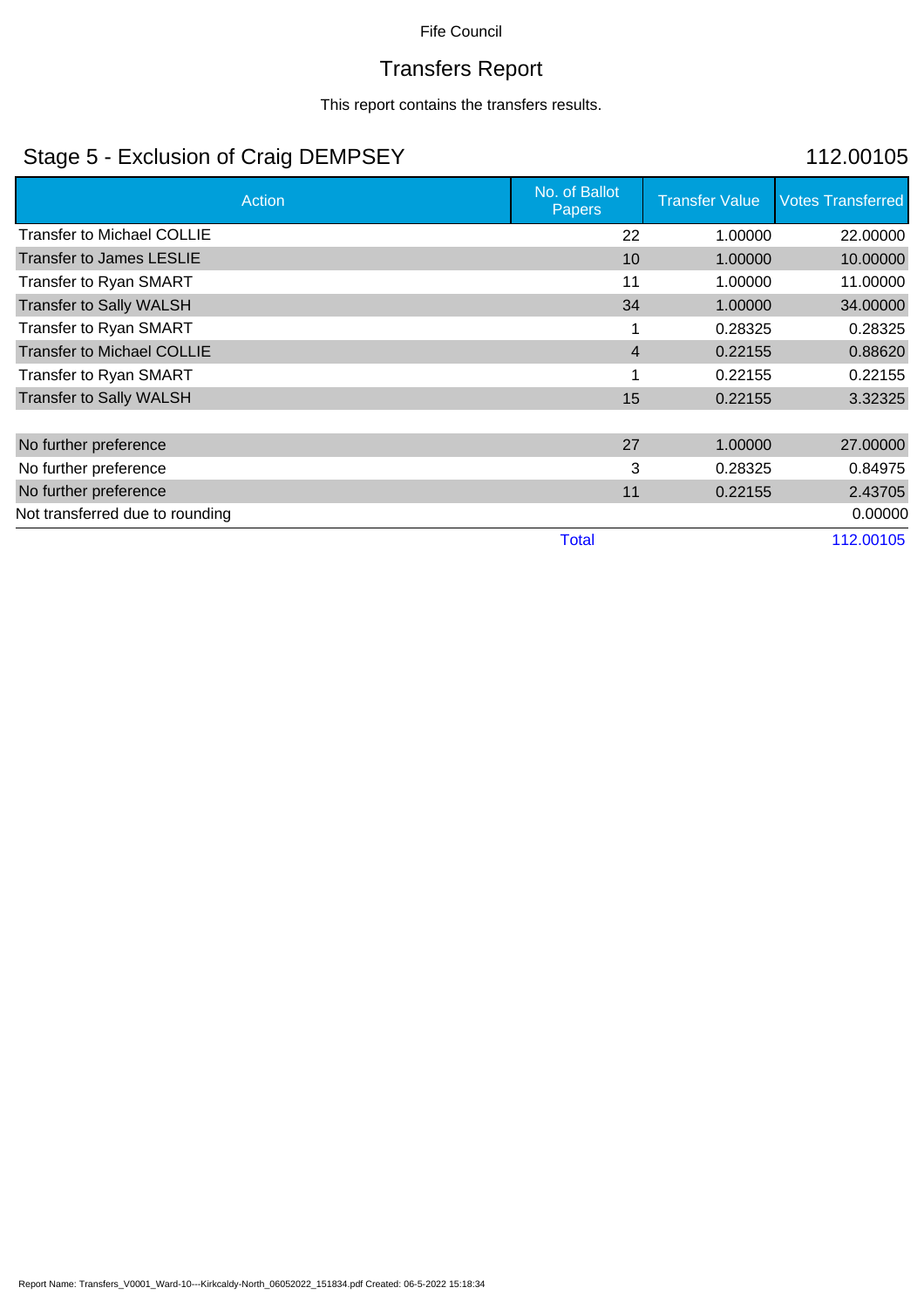# Transfers Report

This report contains the transfers results.

# Stage 6 - Exclusion of Michael COLLIE 254.06770

| Action                          | No. of Ballot<br><b>Papers</b> | <b>Transfer Value</b> | <b>Votes Transferred</b> |
|---------------------------------|--------------------------------|-----------------------|--------------------------|
| <b>Transfer to James LESLIE</b> | 16                             | 1.00000               | 16.00000                 |
| <b>Transfer to Ryan SMART</b>   | 54                             | 1.00000               | 54.00000                 |
| Transfer to Sally WALSH         | 100                            | 1.00000               | 100.00000                |
| <b>Transfer to Ryan SMART</b>   | 13                             | 0.28325               | 3.68225                  |
| Transfer to Sally WALSH         | 3                              | 0.28325               | 0.84975                  |
| <b>Transfer to James LESLIE</b> | 1                              | 0.22155               | 0.22155                  |
| Transfer to Ryan SMART          | 3                              | 0.22155               | 0.66465                  |
| <b>Transfer to Sally WALSH</b>  | 46                             | 0.22155               | 10.19130                 |
|                                 |                                |                       |                          |
| No further preference           | 60                             | 1.00000               | 60.00000                 |
| No further preference           | 15                             | 0.28325               | 4.24875                  |
| No further preference           | 19                             | 0.22155               | 4.20945                  |
| Not transferred due to rounding |                                |                       | 0.00000                  |
|                                 | <b>Total</b>                   |                       | 254.06770                |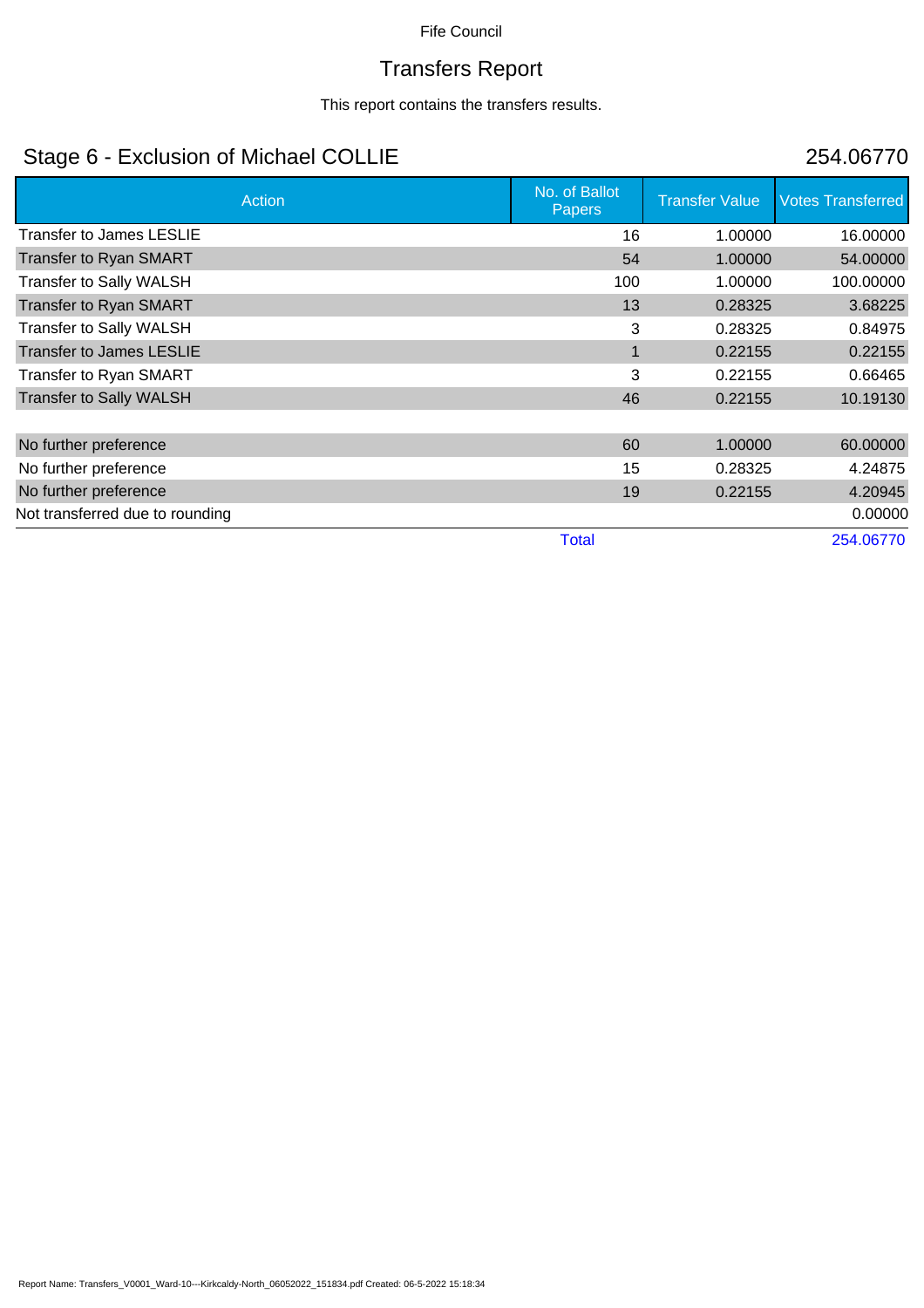# Transfers Report

This report contains the transfers results.

## Stage 7 - Exclusion of Ryan SMART 730.99125

| Action                          | No. of Ballot<br><b>Papers</b> | <b>Transfer Value</b> | <b>Votes Transferred</b> |
|---------------------------------|--------------------------------|-----------------------|--------------------------|
| Transfer to James LESLIE        | 69                             | 1.00000               | 69.00000                 |
| <b>Transfer to Sally WALSH</b>  | 64                             | 1.00000               | 64.00000                 |
| <b>Transfer to James LESLIE</b> | 373                            | 0.28325               | 105.65225                |
| <b>Transfer to Sally WALSH</b>  | 161                            | 0.28325               | 45.60325                 |
| Transfer to James LESLIE        |                                | 0.22155               | 0.22155                  |
| <b>Transfer to Sally WALSH</b>  | 25                             | 0.22155               | 5.53875                  |
|                                 |                                |                       |                          |
| No further preference           | 153                            | 1.00000               | 153.00000                |
| No further preference           | 994                            | 0.28325               | 281.55050                |
| No further preference           | 29                             | 0.22155               | 6.42495                  |
| Not transferred due to rounding |                                |                       | 0.00000                  |
|                                 | <b>Total</b>                   |                       | 730.99125                |